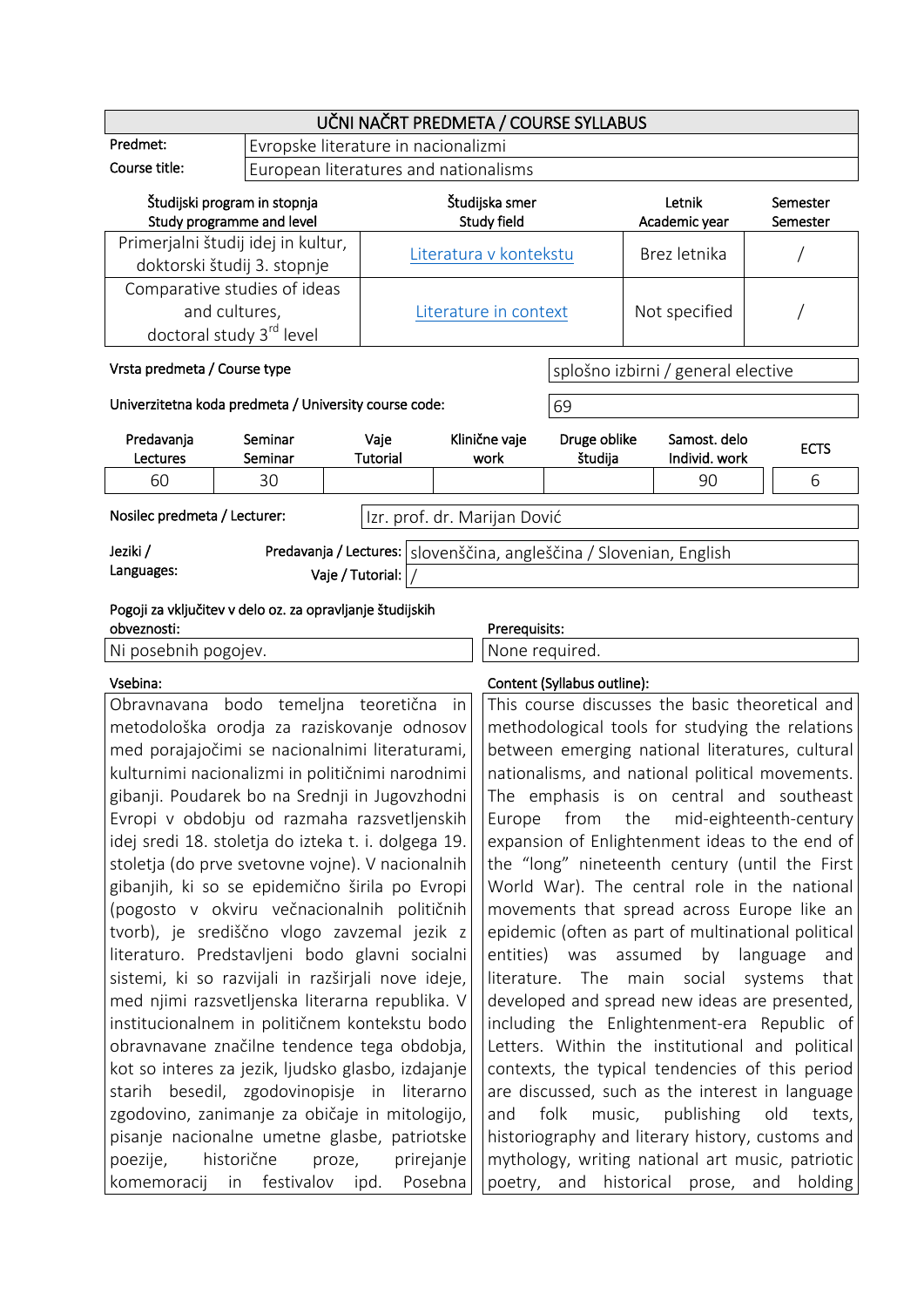| pozornost bo posvečena vlogi literarnega   |  |  |  |  |  |  |
|--------------------------------------------|--|--|--|--|--|--|
| diskurza v omenjenih procesih, pa tudi     |  |  |  |  |  |  |
| kanonizaciji »kulturnih svetnikov«, zlasti |  |  |  |  |  |  |
| nacionalnih pesnikov.                      |  |  |  |  |  |  |

commemorations and festivals. Special attention is dedicated to the role of literary discourse in these processes and to the canonization of "cultural saints," especially national poets.

## Temeljni literatura in viri / Readings:

- Anderson, Benedict. *Zamišljene skupnosti: o izvoru in širjenju nacionalizma.* Prev. Alja Brglez Uranjek in Andrej Kurillo, spremna beseda Jože Vogrinc. Nova, razširjena izd. Ljubljana: Studia humanitatis, 2007.
- Dović, Marijan. Kulturni nacionalizem, literatura in Enciklopedija romantičnega nacionalizma v Evropi. Krakar Vogel, Boža (ur.) *Slavistika v regijah: Nova Gorica*. Ljubljana: Slavistično društvo Slovenije, 2013. 38–44.
- Even-Zohar, Itamar. The Role of Literature in the Making of the Nations of Europe. *Applied Semiotics/Sémiotique appliquée* 1.1 (1996): 39–59.
- Goodman, Dena. *The Republic of Letters: A Cultural History of the French Enlightenment.* Ithaca: Cornell UP.
- Helgason, Jón Karl. The Role of Cultural Saints in European Nation States. Sela-Sheffy, Rakefet, Gideon Toury, eds. *Culture Contacts and the Making of Cultures*. Tel Aviv: Tel Aviv University, 2011. 245-254.
- Hobsbawm, Eric J. *Nacije in nacionalizem po letu 1780: program, mit in resničnost*. Prevedla Katarina Rotar. Ljubljana: Založba /\*cf., 2007.
- Hroch, Miroslav. From National Movement to the Fully-formed Nation. The Nation Building Process in Europe. *New Left Review* I/198 (1993): 3-20.
- Juvan, Marko. *Prešernovska struktura in svetovni literarni sistem*. Ljubljana: LUD Literatura, 2012.
- Leerssen, Joep. *National Thought in Europe. A Cultural History*. Amsterdam: Amsterdam UP, 2006.
- Leerssen, Joep. Nationalism and the cultivation of culture. *Nations and Nationalism* 12.4 (2006): 559–578.
- Neubauer, John. Figures of National Poets. Introduction. *History of the Literary Cultures of East-Central Europe. Junctures and Disjunctures in the 19th and 20th Centuries*. (Vol. 4.) Ed. by Marcel Cornis-Pope and John Neubauer. Amsterdam: John Benjamins, 2010. 11–18.
- Quinault, Roland. The Cult of the Centenary, c. 1784–1914. *Historical Research* 71.176 (1998): 303-323.
- Vidmar, Luka. *Zoisova literarna republika. Vloga pisma v narodnih prerodih Slovencev in Slovanov*. Ljubljana: ZRC, 2010.

Cilji in kompetence:  $\qquad \qquad \qquad$  Objectives and competences:

Slušateljice in slušatelji se bodo seznanili z orodji za raziskovanje odnosov med evropskimi literarnimi kulturami in nacionalnimi gibanji. Pri tem bodo spoznali relevantno domačo in tujo študijsko literaturo (tako teoretično literaturo, zlasti splošne teorije nacionalizma in kulturnega nacionalizma, kot interdisciplinarne in transnacionalne historične raziskave, npr. Enciklopedija romantičnega nacionalizma v Evropi), ki je potrebna za takšne raziskave, ter

Students familiarize themselves with the research tools for studying the relations between European literary cultures and national movements. In the process, they are introduced to relevant Slovenian and international study literature: theoretical literature, especially general theories of nationalism and cultural nationalism, and interdisciplinary and transnational historical studies, such as Encyclopedia of Romantic Nationalism in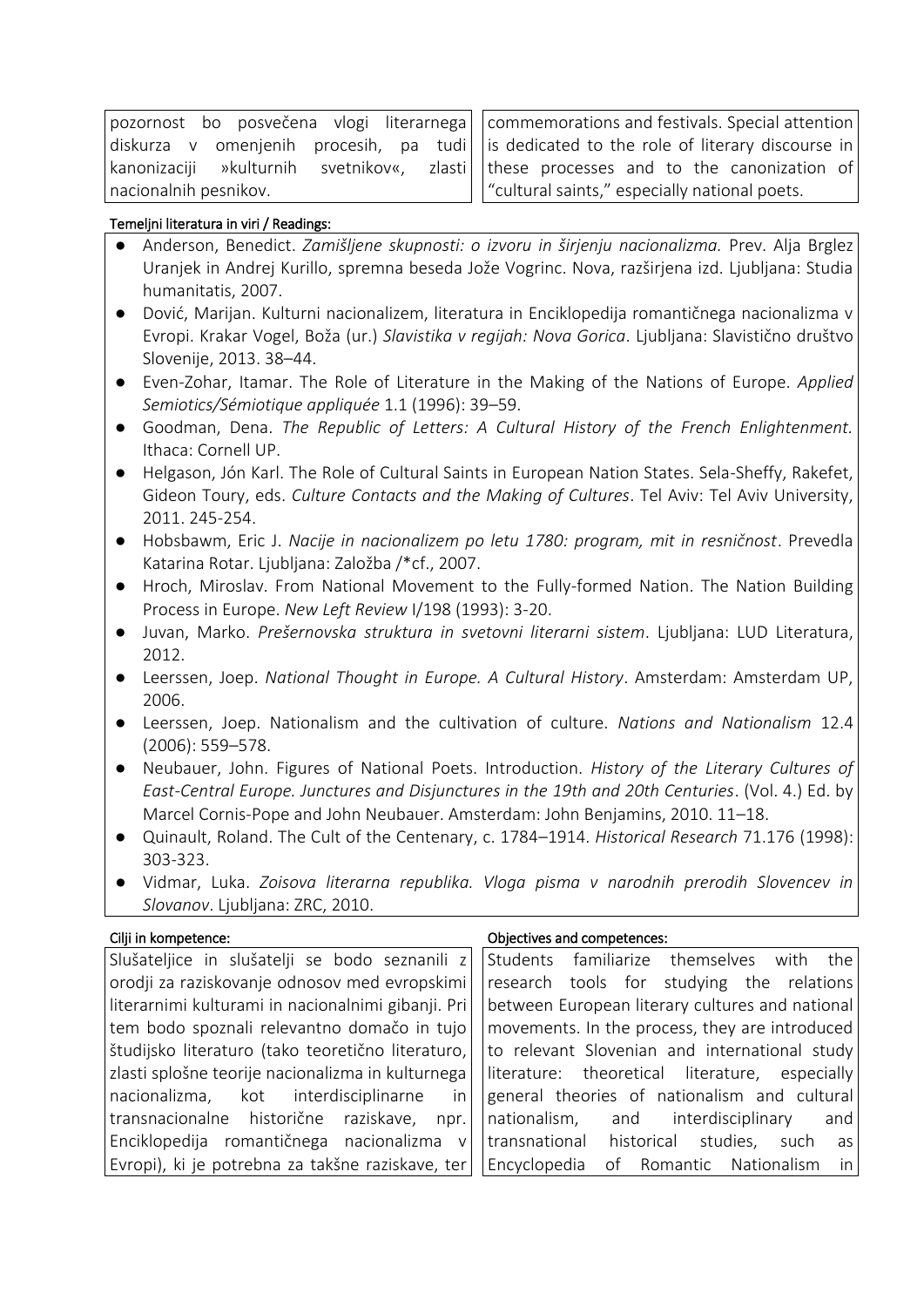| se prek seminarskega dela aktivno pripravili na<br>individualno<br>raziskovalno<br>delo<br>tem<br>na<br>področju. | Europe, which is required to conduct this type of<br>research. In addition, through their work on<br>term papers as part of the seminar they actively<br>prepare themselves to conduct independent<br>research in this area. |  |  |  |  |
|-------------------------------------------------------------------------------------------------------------------|------------------------------------------------------------------------------------------------------------------------------------------------------------------------------------------------------------------------------|--|--|--|--|
| Predvideni študijski rezultati:                                                                                   | Intended learning outcomes:                                                                                                                                                                                                  |  |  |  |  |
| Slušatelji in slušateljice znanje, pridobljeno pri                                                                | Students use the knowledge acquired in the                                                                                                                                                                                   |  |  |  |  |
| predmetu, uporabijo pri pisanju znanstvenega                                                                      | course to write a piece of academic writing that                                                                                                                                                                             |  |  |  |  |
| teksta, ki lahko služi kot osnutek poglavja                                                                       | can serve as a draft of a dissertation chapter or a                                                                                                                                                                          |  |  |  |  |
| disertacije ali znanstvenega članka.                                                                              | research article.                                                                                                                                                                                                            |  |  |  |  |
| Metode poučevanja in učenja:                                                                                      | Learning and teaching methods:                                                                                                                                                                                               |  |  |  |  |
| Oblike dela:                                                                                                      | Types of learning/teaching:                                                                                                                                                                                                  |  |  |  |  |
| ⊠Frontalna oblika poučevanja                                                                                      | ⊠Frontal teaching                                                                                                                                                                                                            |  |  |  |  |
| ⊠Delo v manjših skupinah oz. v dvojicah                                                                           | $\boxtimes$ Work in smaller groups or pair work                                                                                                                                                                              |  |  |  |  |
| ⊠Samostojno delo študentov                                                                                        | ⊠Independent students work                                                                                                                                                                                                   |  |  |  |  |
| ⊠e-izobraževanje                                                                                                  | $\boxtimes$ e-learning                                                                                                                                                                                                       |  |  |  |  |
| Metode (načini) dela:                                                                                             | Teaching methods:                                                                                                                                                                                                            |  |  |  |  |
| $\boxtimes$ Razlaga                                                                                               | ⊠Explanation                                                                                                                                                                                                                 |  |  |  |  |
| ⊠Razgovor/ diskusija/debata                                                                                       | ⊠ Conversation/discussion/debate                                                                                                                                                                                             |  |  |  |  |
| $\boxtimes$ Delo z besedilom                                                                                      | $\boxtimes$ Work with texts                                                                                                                                                                                                  |  |  |  |  |
| □ Proučevanje primera                                                                                             | $\Box$ Case studies                                                                                                                                                                                                          |  |  |  |  |
| $\Box$ Igra vlog                                                                                                  | $\Box$ Roleplay                                                                                                                                                                                                              |  |  |  |  |
| □ Druge vrste nastopov študentov                                                                                  | $\Box$ Different presentation                                                                                                                                                                                                |  |  |  |  |
| $\Box$ Reševanje nalog                                                                                            | $\square$ Solving exercises                                                                                                                                                                                                  |  |  |  |  |
| $\Box$ "Terenske vaje" (npr. obiski podjetij)                                                                     | $\Box$ Field work (e.g. company visits)                                                                                                                                                                                      |  |  |  |  |
| □ Vključevanje gostov iz prakse                                                                                   | $\Box$ Inviting guests from companies                                                                                                                                                                                        |  |  |  |  |

Delež (v %) /

# Načini ocenjevanja: Krajši pisni izdelki Daljši pisni izdelki Javni nastop ali predstavitev Končno ocenjevanje (pisni/ustni izpit) Drugo *Aktivna udeležba na predavanjih in seminarjih.*

| Assessi         |
|-----------------|
| Short           |
| Long \          |
| Prese           |
| Final e         |
| Other<br>Active |
|                 |

### Assessment:

|  | Short written assignments                                  |
|--|------------------------------------------------------------|
|  | Long written assignments                                   |
|  | Presentations                                              |
|  | Final examination (written/oral)                           |
|  | Other<br>Active participation in lectures and<br>seminars. |

## Reference nosilca / Lecturer's references:

- *National Poets, Cultural Saints: Canonization and Commemorative Cults of Writers in Europe* (with J. K. Helgason). Leiden: Brill, 2017.
- *Prešeren po Prešernu: kanonizacija nacionalnega pesnika in kulturnega svetnika* [Prešeren after Prešeren: The Canonization of the National Poet and Cultural Saint]. Ljubljana: LUD Literatura, 2017.
- "National Poets and Romantic (Be)Longing: An Introduction." *Arcadia: Zeitschrift fur vergleichende Literaturwissenschaft* 52.1 (2017), 1–9.
- "Kulturni nacionalizem, literatura in Enciklopedija romantičnega nacionalizma v Evropi. " Krakar